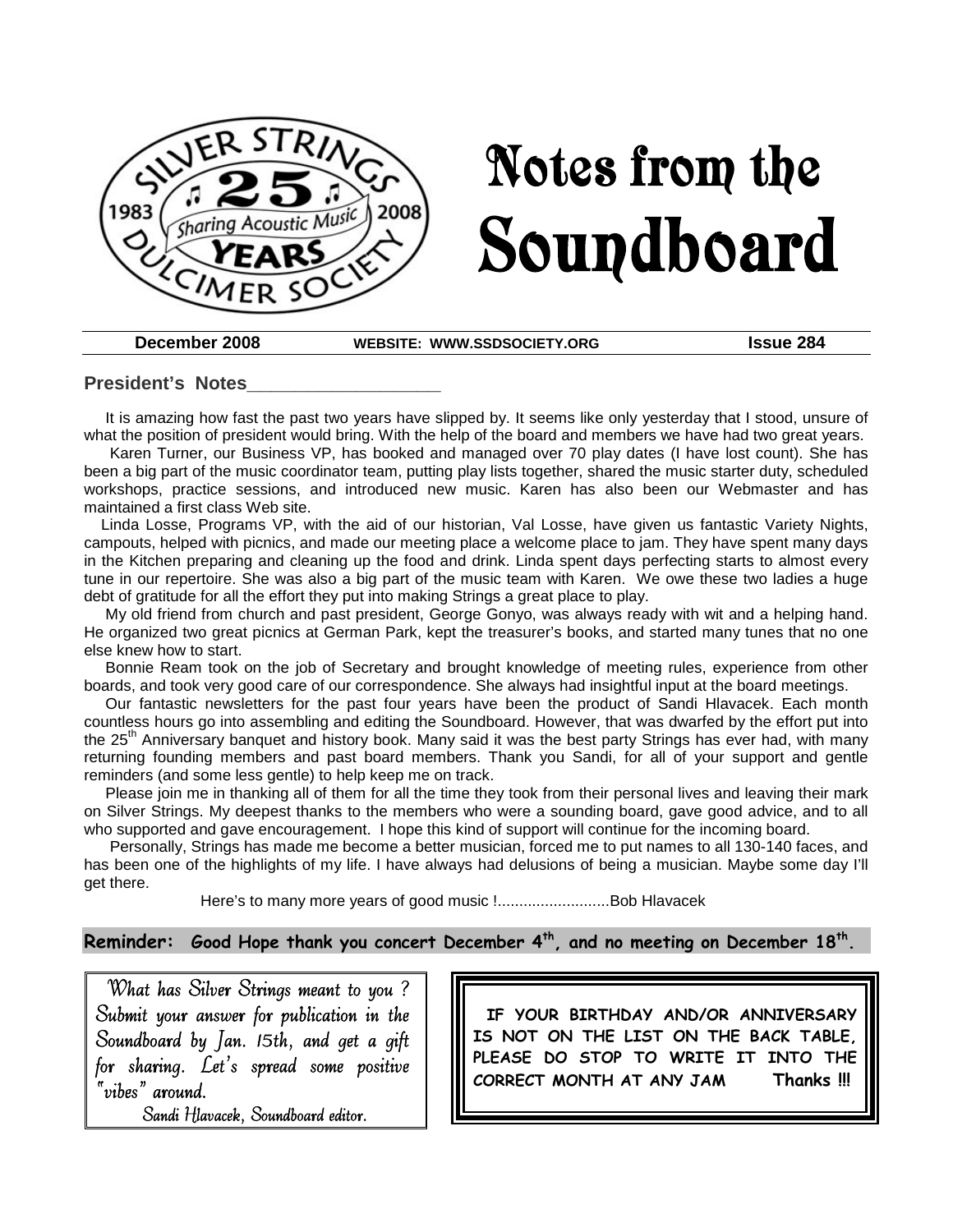## **Playdate Chatter\_\_\_\_\_\_\_\_\_\_\_\_\_\_\_VP Business**

As I reflect back on my past 24 months as Business Manager, the most reoccurring thoughts that come to mind are that the performing side of the club has come a long way and that it couldn't have been done without a group effort. A huge thank you goes out to the Board and all the members who have helped to make this happen.

As many of you already know, come January 1<sup>st</sup>, Bert Stein will take over as Business Manager. He comes into this position with a lot of musical talent and new ideas and I am confident he will do a great job. I do plan to attend all the playdates and will support Bert in any way I am needed. I hope that the membership will also continue to give him the help and support that has been so graciously given to me over the past two years.

I am so grateful for finding Silver Strings. In April of 2003, I was searching for a group to play my harmonica with. My friend Bill found the club on the internet and encouraged me to check it out. We came to a club meeting and stood by the back door with awe and amazement as we listened to the uplifting music and watched the fast moving hammers. I turned to him and said, "I don't want to play my harmonica with this group. I want to play a hammered dulcimer!" And the rest is history. I can't imagine my life now without Silver Strings and the hammered dulcimer. My grandfather came from Hungary in the early 1900's and played the cimbalom (often referred to as a concert hammered dulcimer), fiddle and button accordion at Hungarian dances to supplement his income as a steel mill factory worker and farmer. I knew he played the fiddle and accordion but not the cimbalom—I only found out after I introduced the hammered dulcimer to my mother and she said with astonishment that her father had played a similar instrument. So there is a part of me that believes that "fate" brought me to Silver Strings and that I am, in some ways, following in my grandfather's footsteps. Whatever the reason, thank you, thank you, thank you for the Silver Strings Dulcimer Society. Karen Turner

#### **VP Program Notes**\_\_\_\_\_\_\_\_\_\_\_\_\_\_\_\_\_\_\_\_\_\_

While Val and I were on vacation this year, we met a couple. The husband, Bob Newburg, had been a member of SSDS a number of years ago before moving to another state. He asked about a number of members that he remembered, and I shared some information about some of the people he mentioned. Almost all of the people he asked about are still members. He told me he had such fond memories of playing his mountain dulcimer at playdates and jamming. He hugged me a couple of times and I know that the hugs were meant for the members he remembered. He wiped a tear away as he told me he missed jamming with everyone, especially since they moved and he hasn't jammed with anyone, because it's a two hour drive to the nearest jam session.

Just as Silver Strings was important to him, it's been important to me. As a musician and in this board position, I've grown so much. I've also been very happy to make such good friends, and now they aren't just musical friends but friends outside of music who enrich my life. I've enjoyed the bond I have with everyone on the board, Karen, Bob, Bonnie, George, and I've enjoyed working with Sandi on the Soundboard (who has been very flexible with all of our needs). It's been great! I know the people on the next board will be enriched in many ways the same as I have. The same as I have the same as I have.



Several people expressed an interest in SSDS logo patches to sew onto t-shirts, sweatshirts, jackets, tote bags,, instrument cases, or other things. The SSDS 25<sup>th</sup> Anniversary patches (designed by David Smith) are available for purchase for \$2 each or 3 for \$5.

If you missed the banquet or would like extra copies of the  $25<sup>th</sup>$  Anniversary book, black & white copies are available for \$5 member price or \$10 (including shipping). This is a great gift idea for your "past member" friends.

If you would like a full color copy (which will include anniversary banquet and holiday pictures), they will be available by request for \$20. A color copy will be available for preview in January.

If you would like a silver kazoo, they are available for purchase at 2/\$5. What a great "stocking stuffer" for kids of all ages !!!

**All of these items will be available for purchase from Bob or Sandi Hlavacek at all playdates in December.**

**Banker Ours\_\_\_\_\_\_\_\_\_\_\_\_\_\_\_\_\_\_\_\_\_\_\_**

#### **New Member**

Marcia Koslowski 734-354-1928 45880 Denise Dr., Plymouth, MI 48170 e-mail mt.koz@hotmail.com Plays Hammered dulcimer, piano & viola **String players' motto:** " It's better to be sharp than out of tune."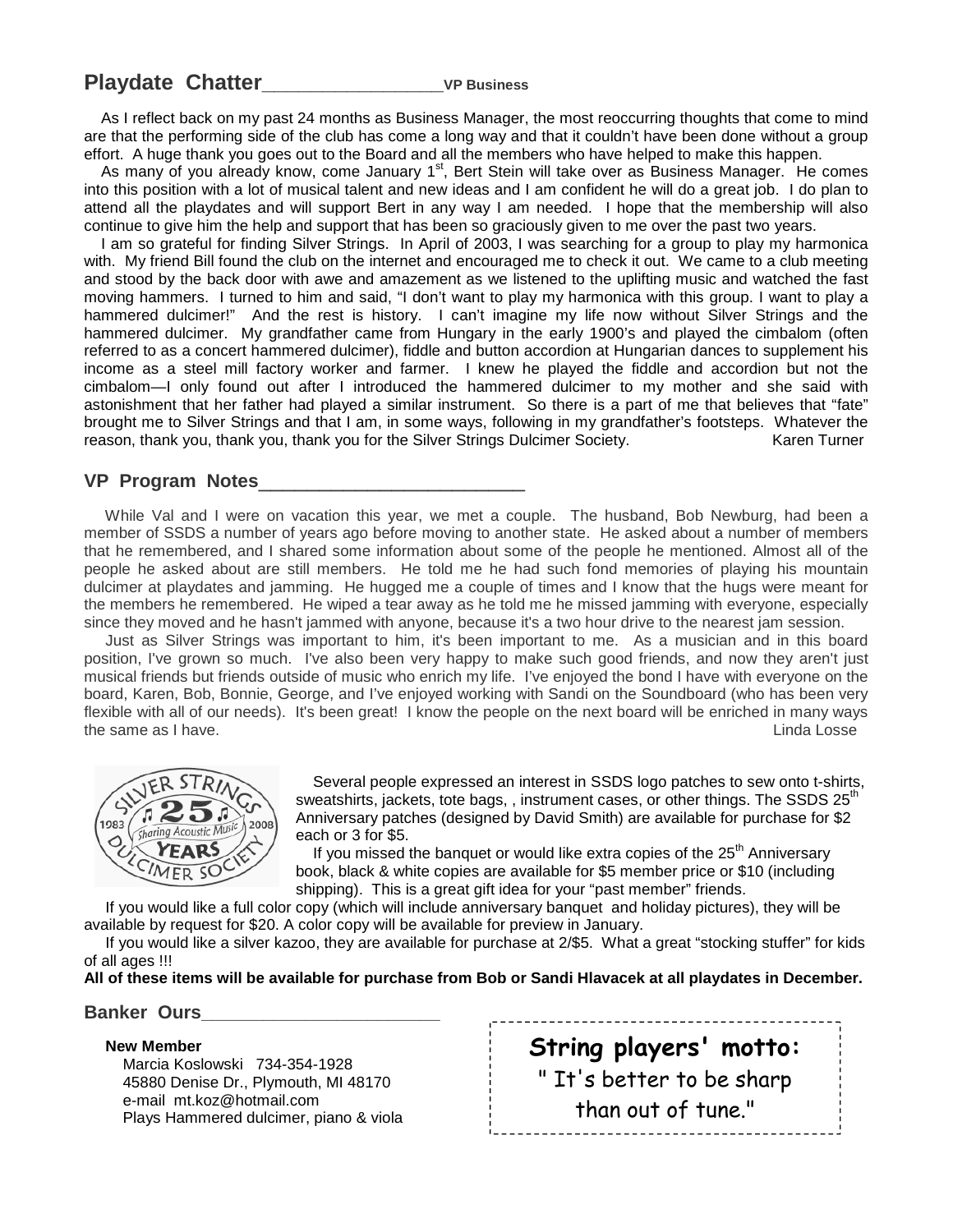## **SSDS HOLIDAY 2008 PLAYLIST**

| <b>Key</b>              | Tune                                  | Time                    |
|-------------------------|---------------------------------------|-------------------------|
| G                       | <b>Jingle Bells</b>                   | $C+2$                   |
| G                       | <b>Red Wing</b>                       | 3                       |
| G                       | <b>Away In The Manger</b>             | 3                       |
| G                       | <b>Deck The Halls</b>                 | 3                       |
| G                       | <b>Red Apple Rag</b>                  | 3                       |
| G                       | <b>Hark! The Herald Angels Sing</b>   | 3                       |
| $\overline{\mathsf{c}}$ | <b>Winter Wonderland</b>              | $\overline{2}$          |
| G                       | <b>We Three Kings</b>                 | 3                       |
| D                       | <b>Whiskey Before Breakfast</b>       | 3                       |
| C                       | <b>Silver Bells</b>                   | 3                       |
| G                       | <b>Joy To The World</b>               | 3                       |
| Am                      | <b>Cold Frosty Morn</b>               | 3                       |
| G                       | <b>Let It Snow</b>                    | 3                       |
| D                       | <b>Festival Rag</b>                   | $\overline{\mathbf{3}}$ |
| G                       | Oh Come All Ye Faithful               | 3                       |
| D                       | <b>Rudolph The Red Nosed Reindeer</b> | $\overline{\mathbf{2}}$ |
| G                       | Westphalia Waltz                      | $\overline{2}$          |
| G                       | Up On The House + Jolly Old St Nick   | 2/3                     |
| D                       | <b>Simple Gifts</b>                   | 3                       |
| D                       | <b>Frosty The Snowman</b>             | 2+End                   |
| G                       | Angels We Have Heard on High          | 3                       |
| G                       | <b>Silver And Gold Two-Step</b>       | 3                       |
| D/G                     | <b>Silent Night</b>                   | 2/2                     |
| G                       | We Wish You A Merry Christmas         | $3\frac{1}{2}$          |



31… Sandi Hlavacek

**The SSDS archives contain many old photos and clippings which are deteriorating, due to storage in acid containing albums. Many have darkened too much to save. Scrapbooking and computers are popular hobbies. Are there members who would be willing to take a year at a time, scan photos onto discs, and/or re-mount the good photos into non-acid albums ? There is no timeline, and it doesn't need to be fancy. People really enjoyed looking through the displays, and it would be very nice to have the photos better sorted, preserved, and protected. If you would be willing to work on this project at your leisure, please let me know.**

> **Sandi Hlavacek....(734) 663-7974 datadoc@sbcglobal.net**

#### **MARK YOUR CALENDAR**

| Mon, Dec 1,<br>Cherry Hill Presbyterian Church, | 6:15pm<br>Dearborn |  |  |  |
|-------------------------------------------------|--------------------|--|--|--|
| Wed. Dec 3.                                     | 1pm                |  |  |  |
| Nardineers Methodist Church.                    | Farmington         |  |  |  |
| Thurs, Dec 4,<br>Good Hope Lutheran Church,     | 7pm<br>Garden City |  |  |  |
| Fri, Dec 5,                                     | 7pm                |  |  |  |
| Our Redeemer Lutheran Church,                   | Dearborn           |  |  |  |
| Sat, Dec 6,                                     | 12 noon            |  |  |  |
| Soroptimist International,                      | Dearborn           |  |  |  |
| (Victorian Dress Required)                      |                    |  |  |  |
| Tues, Dec 9,                                    | TBA                |  |  |  |
| Retired School Personnel,                       | Dearborn Heights   |  |  |  |
| Wed, Dec 10,                                    | 11:30am            |  |  |  |
| Retired School Personnel,                       | Ann Arbor          |  |  |  |
| Thurs, Dec 11,                                  | 12:15pm            |  |  |  |
| Livonia Library,                                | Livonia            |  |  |  |
| Sun, Dec 14,                                    | 6pm                |  |  |  |
| St Richards Church,                             | Westland           |  |  |  |
| Thurs, Dec 18,                                  | 2pm                |  |  |  |
| Garden City Towers,                             | <b>Garden City</b> |  |  |  |
| Thurs, Dec 18,                                  | 6pm                |  |  |  |
| Henry Ford Estate,<br>(V.D.R.)                  | Dearborn           |  |  |  |

## **Rakes of Mallow (Internet findings from Ken Kaiser)**

Although accepted as an Irish tune (Mallow is a town in County Cork), there have been early versions of this tune with the title *The Rigs of Marlowe,* leading to speculation that this was an English tune to begin with. Whatever the origin, this tune has long been popular in Scotland, first published here in the 1780s.

A *rake* was a fashionable youth who led a somewhat dissolute life, so this tune celebrates such young men from the town of Mallow, much as other tunes celebrate *The Merry Lads of Ayr, The Lads o' Dunse* or *The Lasses o' Fochabers*. There was also a Scottish song, *Sandy He Belangs Tae the Mill* which was written to this tune to explain a point of Scottish law.

### **HOW MANY JOES DO YOU KNOW ?**

When the "dulcimer message board posted the question a while back, these were the responses. Joe's Toes (aka La Belle Katherine), Cotton Eyed Joe, Old Joe Clark, Rock the Cradle Joe, Old Black Joe, Haul Away Joe, Anything for John Joe, Bobbing Joe, Kiss me Joe, Joe Kutcher's #1, Joe Kutcher's #2, Computer Joe, Farewell To Joe, Joe Bane's, Joe's Tune (on Youtube). Do you know any more Joes ?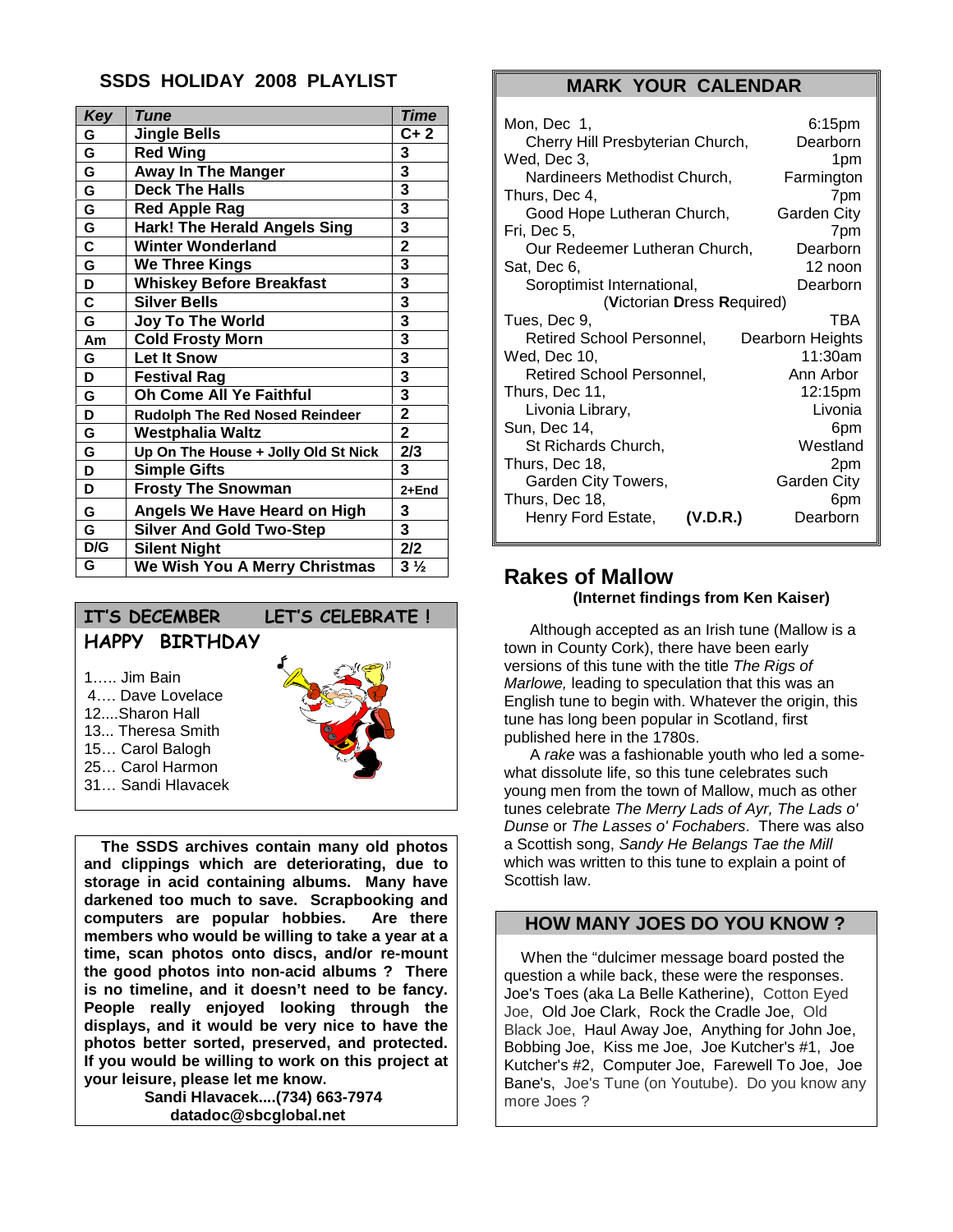January Playdates:

**Erie Ice Daze, Rockwood January 17, 2009, 11:00-3:00 pm January 18, 2009, 12:00-4:00 pm**

**If you've never "had the courage" to play at a playdate, this is a perfect place to start. Erie Ice Daze is a very informal "concert", where we are tucked in a corner with a small but steady audience coming by to listen for a while. It feels very much like a good old fashioned jam, where your mistakes are covered by the people around you.**

**SSDS has played for this celebration of winter since their second festival almost 15 years ago. They clearly love our music, and many of us feel it is the most FUN gig of the year, and a GREAT way to start the new year.**

# **NEW BOARD TRANSITION**

December will be very busy for everyone, so the 2008 and 2009 board members met together on November  $30<sup>th</sup>$  at Rose's Restaurant in Canton to discuss the transition to begin January 1st. New goals were discussed and the outgoing board members pledged their full support. Dinner discussion provided an opportunity to get to know each other better, and for newer members to learn more about the jobs they will take over. The new year will bring smooth transition and lots of good times.

Please support your newly elected board members by giving your help when and where it is needed.

# **UNIFORMITY AT PLAYDATES**

We have an SSDS polo shirt for a unified look at warm weather playdates (green with white logo or white with green logo). Several members have suggested that we have a unifying look for the colder weather playdates. Sweatshirts or sweaters have been suggested, and we have anniversary patches we can sew onto them.

Silver Strings "official colors", according to bylaws, are Kelly or hunter green combined with white, silver or gray.

All members who performed at 1 or more playdates in 2008 will receive an extra patch. We can vote what to put it on, and order them (in quantity) at an inexpensive price. Anyone who is considering joining the "performance team" can order at the same time. Think about this...

#### **SSDS 2008 Erie Ice Daze Playlist**

| Key                     | $1000$ Little too Dug<br>יטויקוטו<br><b>Tune</b>  | <b>Played</b>  |
|-------------------------|---------------------------------------------------|----------------|
| C                       | Winter Wonderland                                 | 3              |
| G                       | Westphalia Waltz                                  | 3              |
| $\overline{G}$          | Red Wing                                          | 3              |
| $\overline{\mathsf{D}}$ | Chinese Breakdown / Nelly Bly                     | 2/3            |
| D                       | Peek A-Boo Waltz                                  | 3              |
| $\overline{D}$          | Over the Waterfall                                | $\overline{3}$ |
| $\overline{D}$          | John Ryan's Polka                                 | 5              |
| G                       | I'll Remember You, Love, Prayers                  | 3              |
| Em                      | Tamlin                                            | 3              |
| G                       |                                                   | 3              |
| G                       | Jingle Bells (Chorus + 3)                         | $\overline{3}$ |
| Ġ                       | Columbus Stockade Blues<br><b>Tick Tock Polka</b> | $\overline{3}$ |
| $\overline{D}$          |                                                   | 3              |
|                         | Sandy River Belle                                 |                |
| D                       | Bonaparte Crossing Rhine /                        | 3/3            |
|                         | Flop Eared Mule                                   |                |
| G                       | Southwind                                         | 3              |
| D                       | Whiskey B4 Breakfast                              | 3              |
| D                       | Young Roddy McCorley                              | 5              |
| Am                      | Katushka                                          | 5              |
| C                       | Five Foot Two                                     | 5              |
| Am                      | Cold Frosty Morn                                  | 3              |
| G                       | Sophrina                                          | 3              |
| G                       | Bellman's Jig                                     | 3              |
| Em                      | Lisdoonvarna / Riding Load of Hay                 | 3/3            |
| G                       | Let It Snow                                       | 3              |
| G                       | March Of St Timothy                               | $\overline{3}$ |
| D                       | Viola's Schottische                               | 3              |
| Em                      | Dancing Bear                                      | 3              |
| G                       | Old Joe Clark                                     | 3              |
| D                       | Hey Polka                                         | 5              |
| D                       | Midnight On The Water                             | $\overline{3}$ |
| G                       | Jamie Allen                                       | $\overline{3}$ |
| D                       | Rudolph                                           | 3              |
| D                       | <b>Festival Rag</b>                               | 3              |
| D                       | Mississippi Sawyer                                | 3              |
| $\overline{C}$          | <b>Tennessee Waltz</b>                            | $\frac{3}{3}$  |
| G                       | Dusty Bob's Jig                                   |                |
| G                       | Down Yonder                                       | 3              |
| Em                      | Missouri                                          | 3              |
| D                       | <b>Frosty The Snowman</b>                         | 3              |
|                         | <b>Black Velvet Waltz</b>                         | $\overline{3}$ |
|                         | Red Apple Rag                                     | 3              |
| $rac{G}{G}$             | Maggie                                            | 5              |
|                         | Silver And Gold Two-Step                          | 3              |
| $\overline{\mathsf{D}}$ | Road To Boston                                    | 3              |
| G                       | January Waltz                                     | 3              |
|                         | Endless Medley (Ragtime Annie                     | 2/2/2/2        |
| D/D/D/G                 | Soldier's Joy - Golden Slippers)                  |                |

#### **WHAT TO DO ABOUT LOST PICKS**

Guitar, mandolin, banjo, and mountain dulcimer players all have something in common. They lose a lot of picks, and it can get expensive. . . Ingenuity prevails.

Sherry Humecky once said she cuts them out of unsolicited credit cards. Carol Kimball said, "I remember once cutting up a bleach bottle, but they come out curved". Any more ideas to offer ? Let's put them in the Soundboard.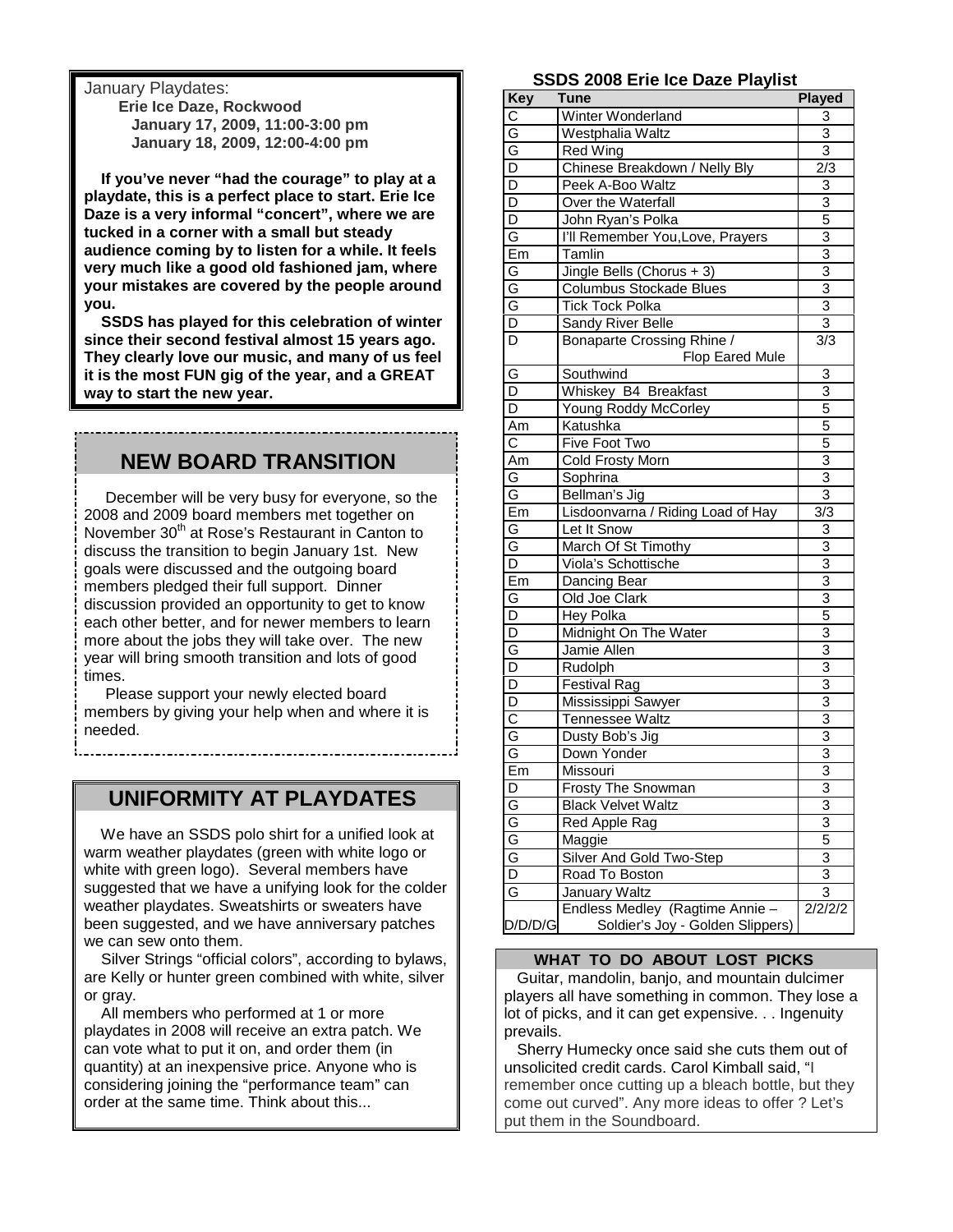

**The October Variety Night was the night before Halloween, so members were invited to come dressed as a song title. Some very imaginative costumes appeared, (even a bass fiddle dressed up), and a good time was had by all. Our old friend, Nancy Downy, came back to visit, and shared some of the Oregon Trail songs from her new homeland surroundings. Who ever would have thought a mailbox could play the banjo so well ? Only Greg Kaiser could make that happen.**



**The 1st Thursday of December is a concert for Good Hope, and the 3rd is too close to Christmas to have a meeting. So our holiday potluck was held just before Thanksgiving. "Breaking bread" together is one of the things SSDS seems to enjoy the most. We have some terrific chefs in the group.**

#### **. . . . . . . . . Black November . . . . . . . . .**

When I was a young turkey, new to the coop, My big brother Mike took me out on the stoop, Then he sat me down, and he spoke real slow, And he told me there was something that I had to know; His look and his tone I will always remember, When he told me of the horrors of... Black November; "Come about August, now listen to me, Each day you'll get six meals instead of just three, "And soon you'll be thick, where once you were thin, And you'll grow a big rubbery thing under your chin; "And then one morning, when you're warm in your bed, In'll burst the farmer's wife, and hack off your head; "Then she'll pluck out all your feathers so you're bald 'n pink, . . . . . . .

. . . . . . . and scoop out all your insides... leave ya lyin' in the sink; "And then comes the worst part" he said, not bluffing, "She'll spread your cheeks...pack your rear with stuffing". Well, the rest of his words were too grim to repeat, I sat on the stoop like a winged piece of meat, And decided on the spot that to avoid being cooked, I'd have to lay low and remain overlooked; I began a new diet of nuts and granola, High-roughage salads, juice and diet cola; And as they ate pastries, chocolates and crepes, I stayed in my room doing Jane Fonda tapes; I maintained my weight of two pounds and a half, And tried not to notice when the bigger birds laughed; But 'twas I who was laughing, under my breath, As they chomped and they chewed, ever closer to death; And sure enough when Black November rolled around, I was the last turkey left in the entire compound; So now I'm a pet in the farmer's wife's lap; I haven't a worry, so I eat and I nap;

She held me today, while sewing and humming, And smiled at me and said "Christmas is coming..."